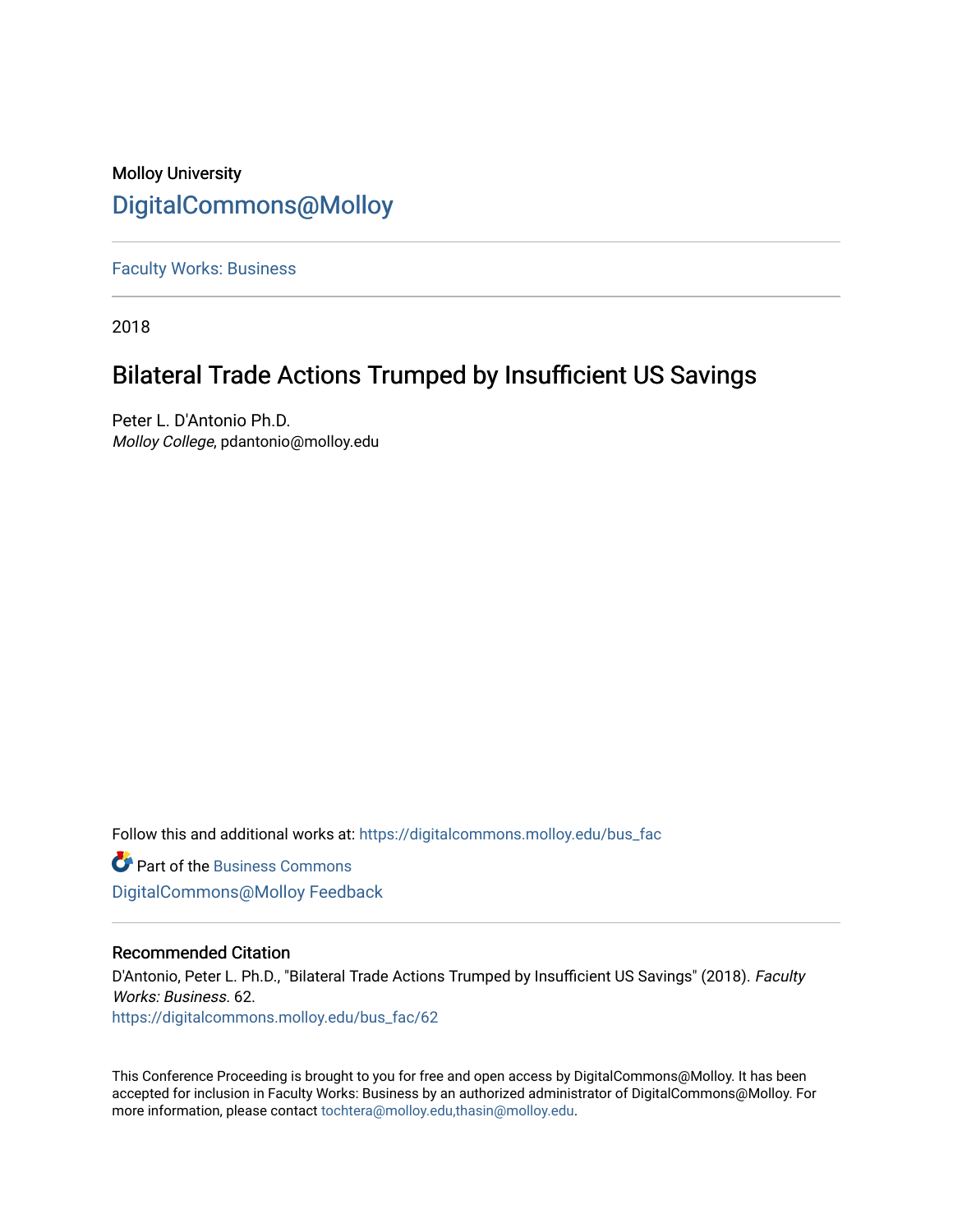# Bilateral Trade Actions Trumped by Insufficient US Savings

*Peter D'Antonio, Ph.D.* Molloy College 1000 Hempstead Avenue Rockville Centre, New York, USA 11571 Tel. 1-516-323-3087 [pdantonio@molloy.edu](mailto:pdantonio@molloy.edu)

# *ABSTRACT*

The US trade deficit with China was \$336 billion in 2017, representing more than half the overall US trade deficit (Census, 2018). So, it is no wonder that policymakers, the press, and the public are focused on this trade relationship. The Administration has stepped up its criticism of China and imposed tariffs in response to unfair trading practices regarding intellectual property (Price, 2018), and China's reluctance to open markets to US producers. The Administration has also engaged in trade spats with Mexico, Canada, Japan, Germany, and others. While the goals of protecting US intellectual property rights and expanding export markets are laudable, the President's emphasis on eliminating bilateral trade deficits with China and other nations as a means to solve the overall deficit is doomed to fail (Tyson, 2018). This paper makes the following observations: (1) Balancing trade with China and other nations would not correct the overall US trade deficit, as the massive deficit is entirely due to insufficient domestic saving (2) The Administration's recent decisions to cut taxes and increase government spending will likely worsen the trade deficit. (3) The widening deficit with China reflects shifts among Asian producers and has not expanded the overall US trade deficit.

#### **Keywords**

Trade policy, China, bilateral trade deficits, budget deficit, national saving

#### **1 INTRODUCTION – WHAT NEGOTIONS CAN AND CANNOT DO**

The explicit goals of the Administration's approach to trade are to address intellectual property theft by China (White House [1], 2018), expand export markets for US manufacturers, and correct bilateral trade imbalances (White House [2], 2018). Implicitly, the Administration's focus on correcting bilateral trade deficits suggests a desire to narrow the overall trade deficit in a piecemeal fashion. Successful negotiations for the first two goals could pay important dividends for US businesses (Ip, 2018). The last goal is not likely to work.

The Chinese have been appropriating US technology and intellectual property for decades. Lewis (2018) describes the many ways the Chinese have obtained US intellectual property through the use of corporate espionage, cyber theft, and "forced technology transfers or mandatory joint ventures as a condition for doing business in China." The White House (2017) estimates that the total cost of these practices to the US could be \$600 billion over the past two decades. Attempts to level the playing field with China with respect to intellectual property would allow US companies to reap the rewards for their own innovations. In addition, any effort to open export markets, especially a huge untapped market like China with its 1.4 billion people, would be beneficial to US producers.

It appears that the Administration's trade actions aim to reduce the overall trade deficit by correcting bilateral imbalances with those nations where the US runs the biggest deficits. According to Census (2018) data, the US runs large bilateral trade deficits with a number of countries, including China (\$348 billion), Mexico (\$70 billion), Germany (\$69 billion), and Japan (\$58 billion). When a trade imbalance is skewed heavily toward one nation or set of nations, as is the case of the US trade deficit today, the temptation is to try to "fix" those relationships as a means of reestablishing overall balance. Indeed, the President has focused on these bilateral trade deficits when formulating US trade actions. For instance, China was asked explicitly to unilaterally reduce the deficit with the US by \$200 billion (Lawder, 2018). The President also used the wide deficit with Mexico as a reason to call for revamping the NAFTA agreement (Trump, 2018). This approach is not new. More than three decades ago when faced with a widening trade deficit, the US tried a similar strategy of negotiating directly with Japan, known as Market-Oriented Sector-Selective (MOSS) talks, to eliminate its trade barriers and correct the wide bilateral trade deficit (GAO, 1988).

However, just as the MOSS talks did little to lower or even slow the widening of the overall trade deficit in the mid-1980s, focusing on correcting bilateral trade deficits today will not improve the overall balance in the US trade accounts. The forces that drive the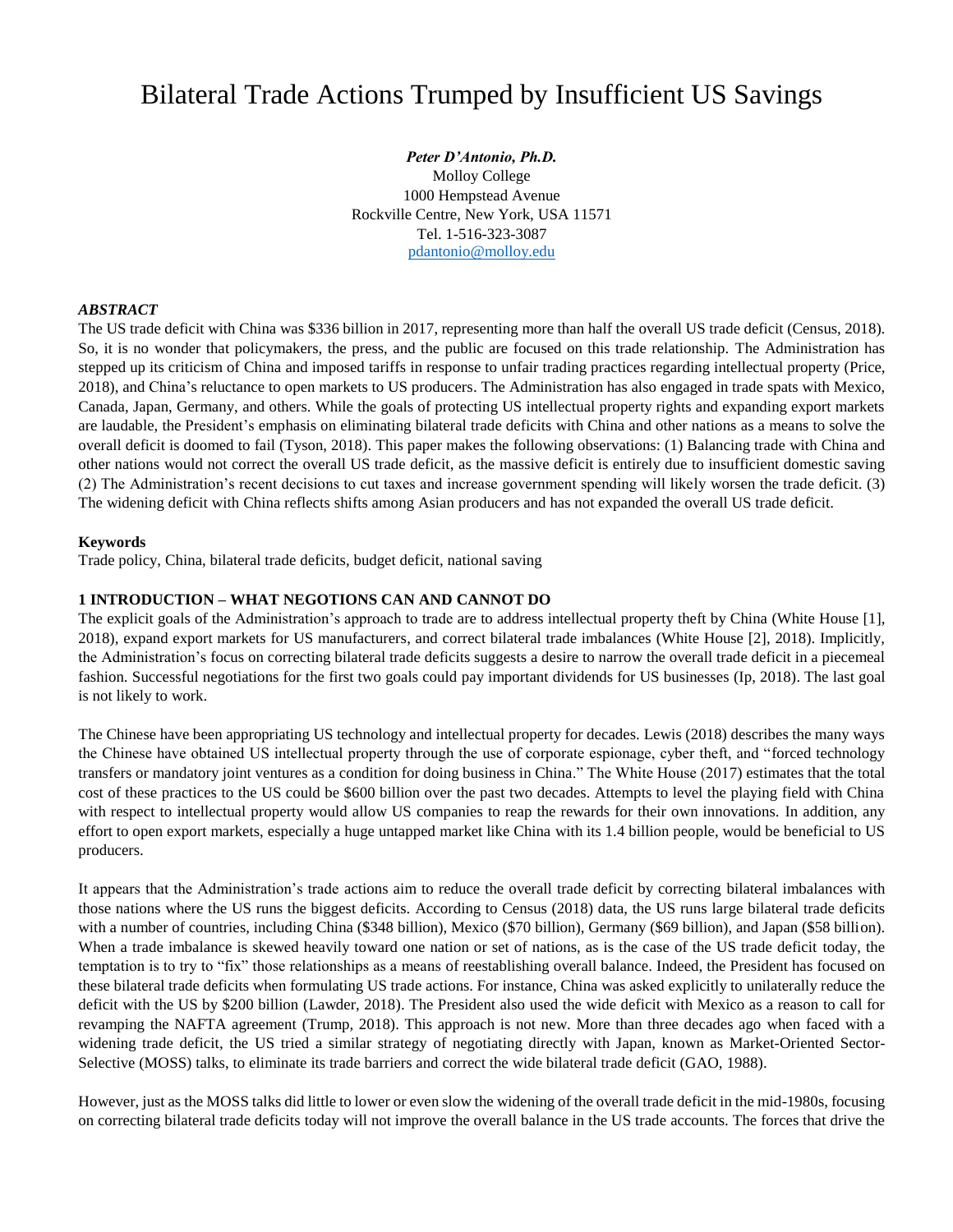imbalance with China and other nations are different than the forces that drive the overall US trade deficit. Fixing bilateral imbalances would only cause the deficit to reemerge somewhere else, unless the root cause – the lack of US saving – is addressed.

## **2 SHORTAGE OF US SAVING**

The US trade deficit is ultimately generated by the extremely low savings rate in the US. More than a decade ago when the trade deficit was beginning to expand sharply, Gregory Mankiw (2006) stated "that the trade deficit is not a problem in itself but is a symptom of a problem. The problem is low national saving." This lack of saving is still true today. For example, in 2017, according to the Bureau of Economic Analysis saving and investment account (2018), the US private sector saved \$1.520 trillion, or 7.8 percent of GDP, split between consumer saving from after-tax income (\$987 billion) and business saving in the form of undistributed or retained earnings (\$533 billion). Meanwhile, the government dissaved (spent more than its tax revenues) and ran a massive \$955 billion budget deficit, or 4.9 percent of GDP. So, total combined saving of consumers, businesses, and government was \$566 billion (net of depreciation), which was just 2.9 percent of GDP. In effect, the government is absorbing (borrowing) twothirds of all the private saving in the economy to finance its deficit, leaving little for other priorities such as business capital investments. Domestic investment spending in the US was \$895 billion in 2017 or 4.6% of GDP, making it necessary for the US to tap foreign sources of saving to make up the difference (see **Figure 1**).

#### **Figure 1: US Saving and Investment Account**

| Net Saving                | \$566  | 2.9%   |
|---------------------------|--------|--------|
|                           |        |        |
| Net Private Saving        | 1,520  | 7.8    |
| Domestic Business         | 533    | 2.7    |
| Households                | 987    | 5.1    |
| Net Government Saving     | $-955$ | $-4.9$ |
| Net Domestic Investment   | \$895  | 4.6%   |
| Net Private Investment    | 793    | 4.1    |
| Domestic Business         | 507    | 2.6    |
| Households                | 286    | 1.5    |
| Net Government Investment | 102    | () 5   |
|                           |        |        |

Source: Bureau of Economic Analysis, NIPA, Table 5.1.

That is where the trade deficit comes in. If there is little total domestic saving because of huge dissaving by the government, then US investments must be financed by funds coming from outside the US. This is shown in the standard Keynesian (1936) macroeconomic equilibrium equation, which has been expanded to include government and foreign sectors (see Salvatore (2016) for a thorough explanation of this relationship).

## $(M - X) = (I - S) + (G - T)$

where M is imports, X is exports and  $(M - X)$  is the trade deficit; I is investment, S is private saving and  $(I - S)$  is the excess of investment over private saving (or the private borrowing need); and G is government spending, T is tax revenues and  $(G - T)$  is the budget deficit (or government borrowing need). In other words, the borrowing needs of the private sector and the government sector (the right-hand side of the equation) will be met by the foreign sector (the left-hand side of the equation).

How does the trade deficit finance the US private investment and government deficit? For every trade transaction, there is an equal but opposite financial account transaction. For example, when a US citizen buys something from abroad, he/she initially pays dollars to receive goods and services. Those dollars are exchanged for foreign currency and then sent back to the US as asset purchases. In other words, foreigners loan the money back to the US in the form of investments. In effect, foreigners lend the US the dollars that are used to buy foreign products.

It is clear from the equation that there is a direct relationship between the size of the budget deficit  $(G-T)$  and the size of the trade deficit  $(M - X)$ . That means the government can reduce the trade deficit by lowering the public sectors' need to borrow. The choices for how to do this are limited: (1) raise taxes or (2) cut government spending. Since there also is a direct relationship between the private sector's need to borrow  $(I - S)$  and the trade deficit, the government could also pursue policies that (3) increase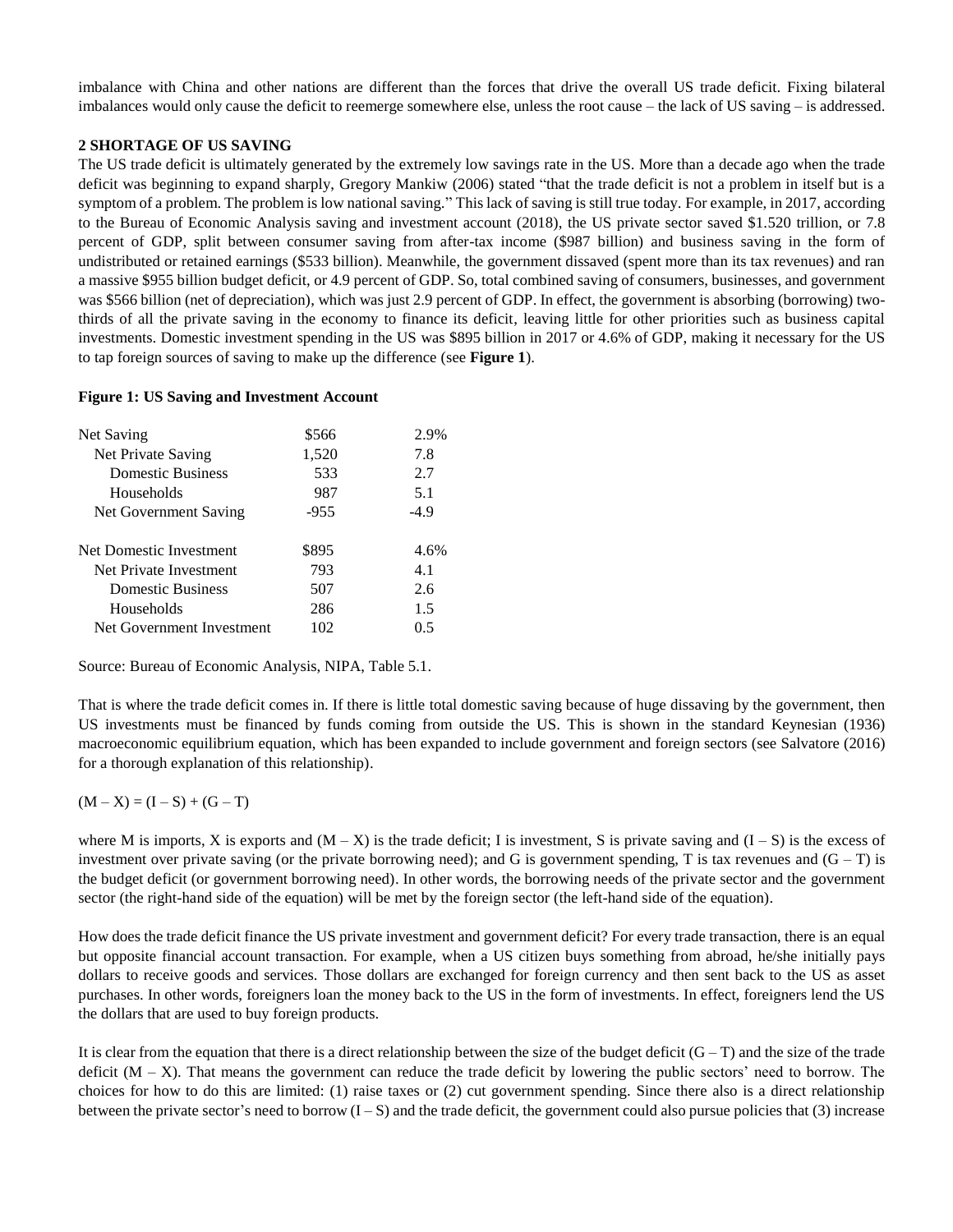private savings or (4) reduce investment spending. None of these four options is very appealing to policymakers or the public because they all involve contractionary policy, which would lower GDP growth.

There is a fifth possibility – abandoning the long-standing "strong dollar" policy and allowing a sharp depreciation of the dollar. Based on results of an OECD (2004) study, it would take about a 30 percent depreciation of the broad trade-weighted dollar to alter the terms of trade enough to close the trade deficit (which according to the BEA-Table 1 (2018) is currently 2.8 percent of GDP). Importantly, a policy decision to devalue the dollar would likely result in a sharp increase in the inflation rate and a jump in interest rates, which in turn would lower the private sector's borrowing need by decreasing investment spending and increasing savings. It would also likely slow the pace of US economic growth as well.

Notice that the cause for (and the solution to) the trade deficit is determined by the need to borrow funds within the US. If there is a shortfall of domestic saving, the US must get the funds it needs from foreign sources. It obtains those funds while simultaneously providing them to foreigners in the form of a trade deficit. **Figure 2** shows the close relationship between BEA-Table 5.1 (2018) data on the total domestic borrowing need (the government deficit plus the excess of investment over private savings) and BEA-Table 1 (2018) data on the trade deficit (current account) as a percent of GDP.



## **3 FISCAL POLICY AND THE TRADE DEFICIT**

The US necessity to borrow funds from abroad stems largely from its government budget deficit, which totaled \$955 billion in 2017. The Federal government ran a \$695 billion deficit and state and local governments ran a shortfall of \$259 billion (BEA-Tables 3.1-3.3, 2018). These budget deficits represent the total US government borrowing need and diminish the amount of saving available for domestic investment. In other words, domestic savers (lenders) only partially fund business investment and the budget deficit. Foreigners must provide the rest. To reduce its trade balance with the rest of the world, including China, the US must pursue policies that increase domestic savings. The most direct way to raise domestic saving is to reduce the US budget deficit.

Against this backdrop, the Federal government recently embarked on a \$140 billion per year expansion of government spending for the next two years, after cutting taxes by \$150 billion per year for the next decade (CBO, 2017). The net effect will be a \$290 billion increase in the budget deficit in each of the next two years and substantial increases thereafter. As a result, the CBO (2018) has calculated that the Federal budget deficit will top \$1 trillion by 2020. Moreover, the Committee for Responsible Government (2018) makes the case that the increases in government spending will be made permanent, further expanding the budget deficit.

Where will that money come from? There is no reason to expect US consumers to save more, nor can US businesses be expected to invest less. In fact, the tax cuts could actually boost domestic investment. The money to finance this expansion of the budget deficit and any additional investment most likely will be supplied by foreign investors. If so, the US should expect a sizable increase in the trade deficit, including a larger deficit with China.

Bottom line: Pursuing policies to simultaneously narrow the trade deficit (impose tariffs) and expand the budget deficit (tax cuts and spending increases) is counterproductive, since these deficits are actually tied together – the trade deficit helps finance the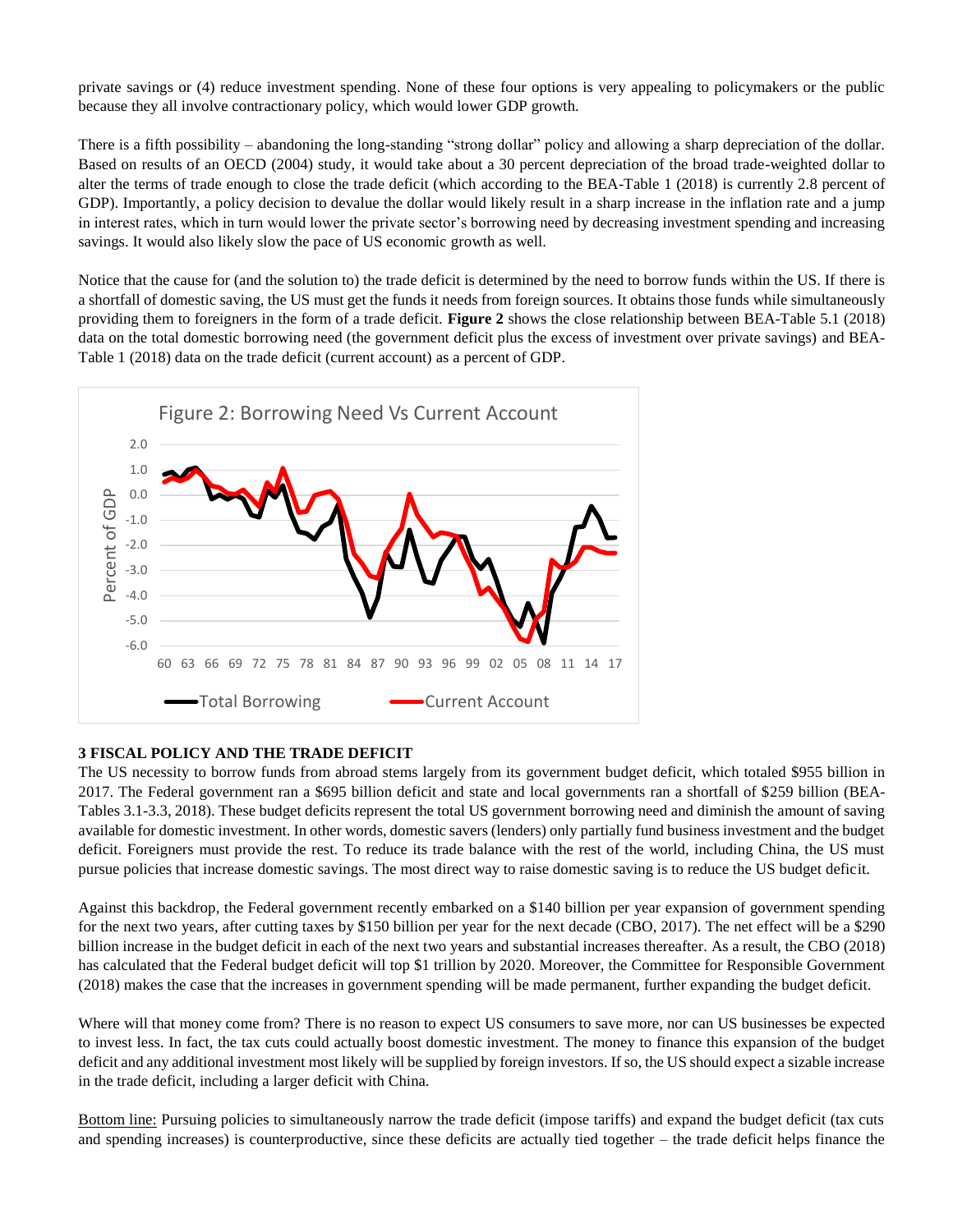budget deficit. The budget deficit indicates a need of the government to borrow funds, and the trade deficit gives foreigners the means (dollars) to supply those funds. Lowering the trade deficit makes it harder to finance the budget deficit; conversely, expanding the budget deficit means that a wider trade deficit will be needed to finance government borrowing.

### **4 EVOLVING TRADE IMBALANCES**

While the bilateral trade deficit with China has increased by 50 percent in the past decade, the overall US trade has not changed at all (Census, 2018). This divergence suggests that the bilateral trade statistics are masking other important changes in trade with other nations. Specifically, the production processes of light manufacturing products have been evolving over decades, with nations specializing in those parts of production processes for which they have a comparative advantage.

For instance, the US has been buying consumer goods for decades from Asian nations, including China, Hong Kong, Indonesia, Japan, Singapore, South Korea, Taiwan, and Thailand. Figure 4 shows that Pacific Rim nations have traditionally accounted for approximately 37 percent of all US goods imports (Census, 2018). Pacific Rim nations have large semi-skilled labor forces and access to mid-level technology. This has given them a strong advantage in production that uses those types of labor and technology resources, such as light manufacturing. US consumers have benefited from trade with Pacific Rim nations by purchasing their manufactured goods more cheaply than they could from US producers.

Many Asian manufacturers moved production processes to China to lower their costs even more. China has a much larger semiskilled workforce than its neighbors, so it has a natural advantage in some aspects of production. China also has invested heavily in plant and equipment that allow its workers to fulfill light manufacturing tasks (especially processing parts into final products) more easily and cheaply than any other nation. As a result, final production has shifted to China, whether it be through outsourcing or offshoring, from other Pacific Rim nations (Salvatore, 2016). Sirkin (2016) describes the shift in light manufacturing centers as part of an ongoing process, which will eventually move away from China to other low-cost areas as the Chinese move toward higher-end manufacturing.

Although the share of US imports that come from Pacific Rim nations has been relatively constant for the past 30 years, the national origin of those imports has evolved sharply. In the late 1980s, China represented less than 2 percent of US imports, and now its share of imports is more than 20 percent. Meanwhile, other Pacific Rim nations' share has declined sharply, from about 36 percent in the late 1980s to about 15 percent now. Specifically, Japan represented over a 20 percent share of US imports in the late 1980s, but that share has dropped to about 6 percent. These percentages come from Census (2018) data and are depicted in **Figure 3**.



China actually runs a balanced trade account versus its Asian trading partners, as those nations ship semi-finished parts to China for final assembly (China Customs, 2018). At least 40 percent of the US trade deficit with China is made from parts produced outside of China (Roach, 2018). Since China doesn't ship the products back to those nations, China's trade figures appear one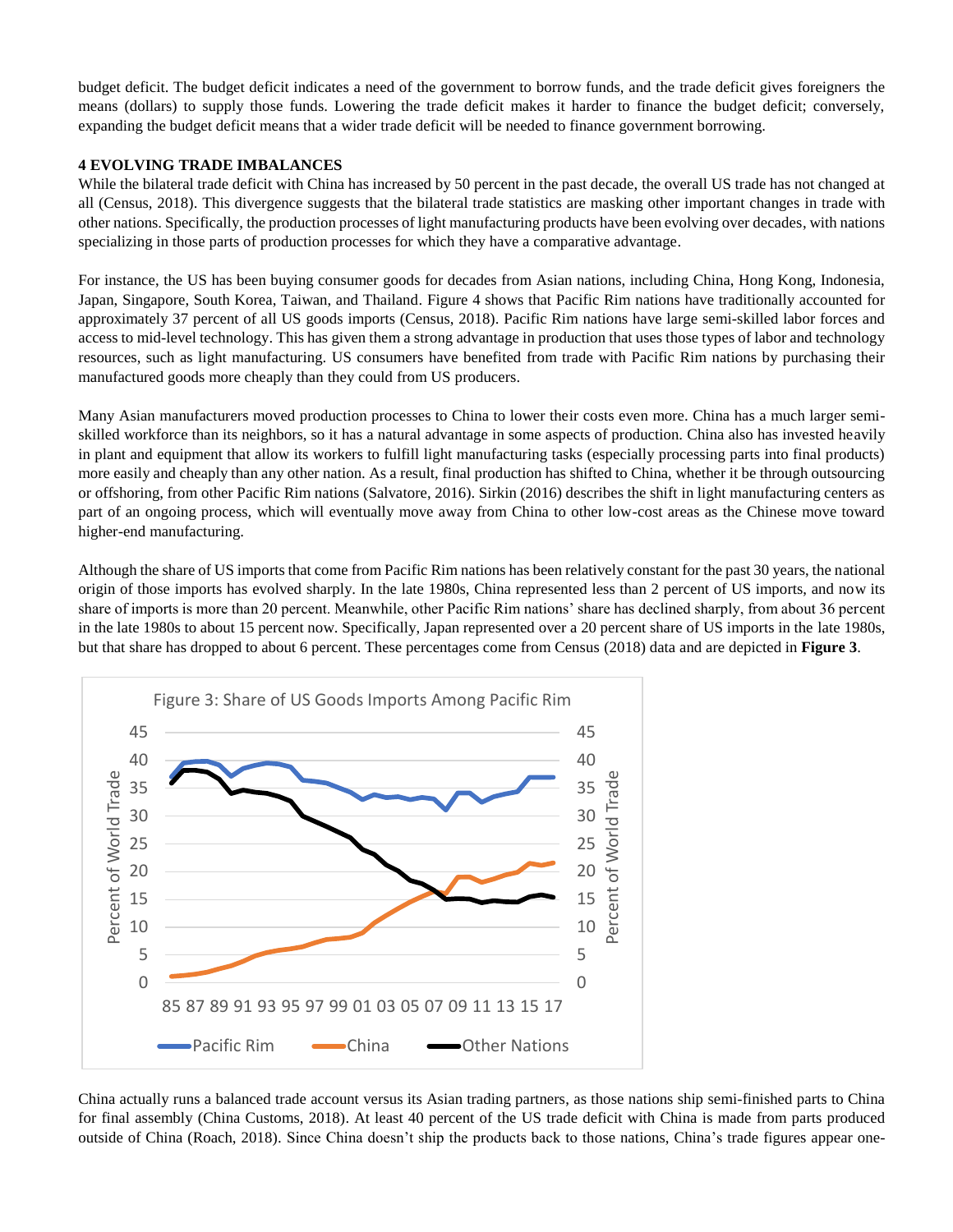sided in favor of those other Asian nations. Meanwhile, China sends the finished products to the rest of the world, creating a huge Chinese trade surplus with non-Pacific Rim nations, especially the US. Since the last step in the production process takes place in China, the products are counted in the US as Chinese imports. This technicality is ballooning imports from China at the expense of imports from other Asian nations, especially Japan.

The same story has been playing out in North America, as light manufacturing portions of US production have been increasingly outsourced to Mexican maquiladoras, or processing plants (Castillo, 2018). Maquiladoras mostly assemble final products in Mexico which are then exported to the US. Only a fraction of the value added created in these plants is actually Mexican-made. According to Castillo (2018), Mexican content slipped from 27 percent in 1981 to just 13 percent in 2006. Nevertheless, the entire value of the products is counted as US imports from Mexico.

### **5 CONCLUSION – BILATERAL DEFICITS IN A GLOBAL ECONOMY**

Robert Reich (1991) stated nearly 30 years ago that the individual country stamp on imported products becomes meaningless as production processes become increasingly global. That is even truer today, especially in trade with China and Mexico. Products that the US imports contain parts that were made in the US; products that the US exports contain components made elsewhere. The same can be said for products traded to and from every other nation, including China. The bottom line is that bilateral deficits do not tell the whole story about trade in the modern age. Moreover, these bilateral deficits and surpluses are not the driving force behind the overall US trade deficit. The deficit is caused by a shortfall of national saving, most notable the excessive dissaving by the US government, which in turn means that US investment must be financed by foreign saving. The Administration exacerbated this saving shortfall recently by cutting taxes and increasing government spending. The net effect of these actions will be a bigger budget deficit and a wider trade deficit, regardless of any changes in the bilateral deficits.

#### **6 ACKNOWLEDGEMENTS**

The author would like to thank Bruce Haller, Sandy Batten, and Angelique D'Antonio for their thoughtful comments and suggestions.

#### **7 REFERENCES**

Bureau of Census (2018). US International Trade in Goods and Services, Trade in Goods by World Area and Selected Country, Exhibit 14. Updated August 3, 2018.

Bureau of Economic Analysis (2018). US International Transactions and Balance of Payments, Table 1. Updated July 31, 2018.

Bureau of Economic Analysis (2018). National Income and Product Accounts, Government Receipts and Expenditures, Tables 3.1-3.3. Updated July 31, 2018.

Bureau of Economic Analysis (2018). National Income and Product Accounts, Savings and Investment, Table 5.1. Updated July 31, 2018.

Castillo, Juan Carlos and Gaaitzen de Vries (2018). The Domestic Content of Mexico's Maquiladora Exports: A Long-Run Perspective. Journal of International Trade and Economic Development, 27(2), 2018.

China General Administration of Customs (2018). Foreign Trade and Balance of Payments, Investment by Country. Updated July 23, 2018.

Committee for a Responsible Federal Budget (2018). Budget Deal Would Assure Trillion-Dollar Deficits. February 7, 2018.

Congressional Budget Office (2017). Cost Estimate for the Conference Agreement on H.R. 1. December 15, 2017.

Congressional Budget Office (2018). Budget and Economic Outlook: 2018 to 2028. April 2018.

Government Accounting Office (1988). US-Japan Trade: Evaluation of Market-Oriented Sector-Selective Talks. July 18. 1988.

Haver Analytics supplied all the economic data used in this report.

Ip, Greg (2018). China Started the Trade War, Not Trump. The Wall Street Journal, March 23, 2018.